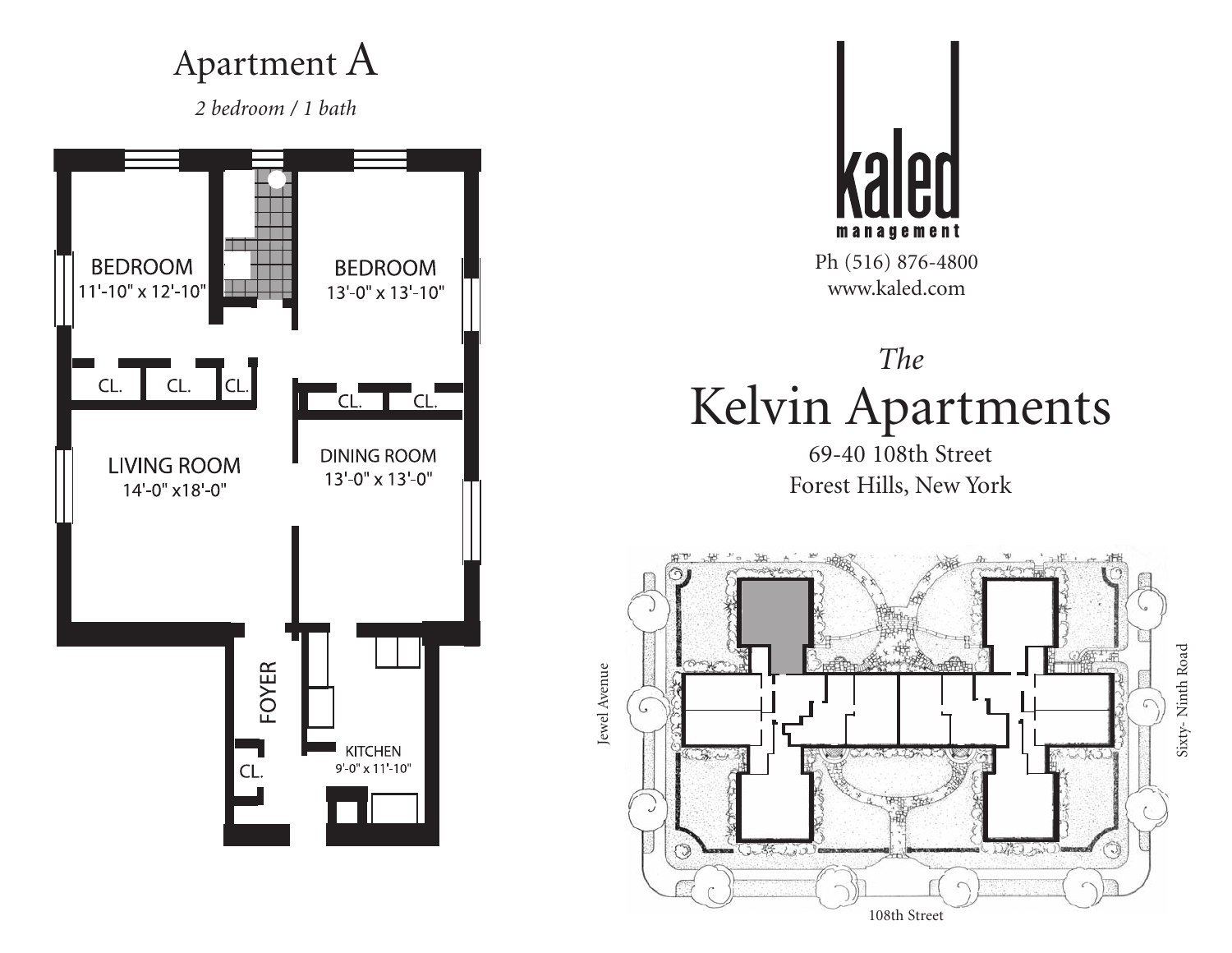Apartment B

*1 bedroom / 1 bath*



Ph (516) 876-4800 www.kaled.com





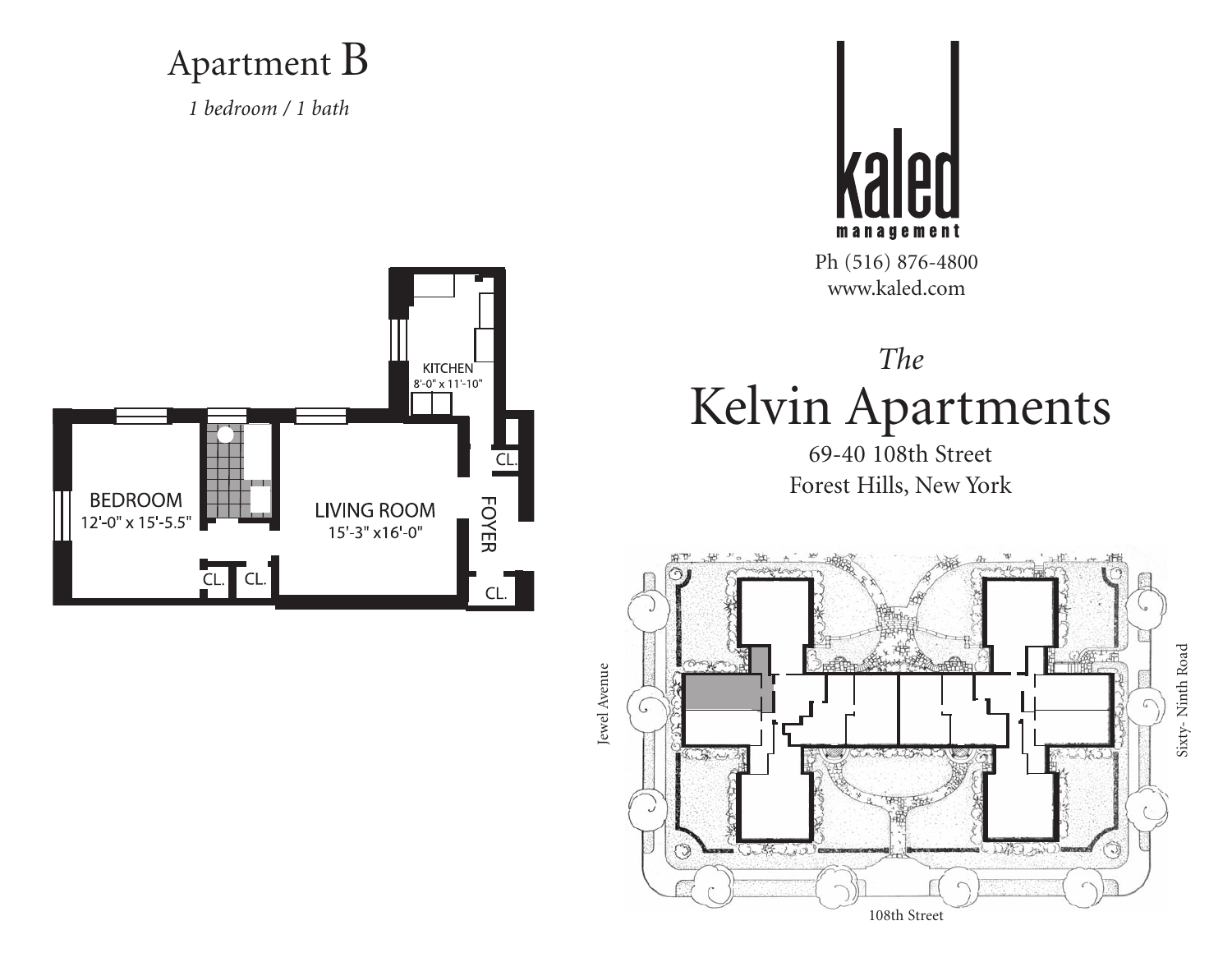Apartment C

*1 bedroom / 1 bath*



Ph (516) 876-4800 www.kaled.com





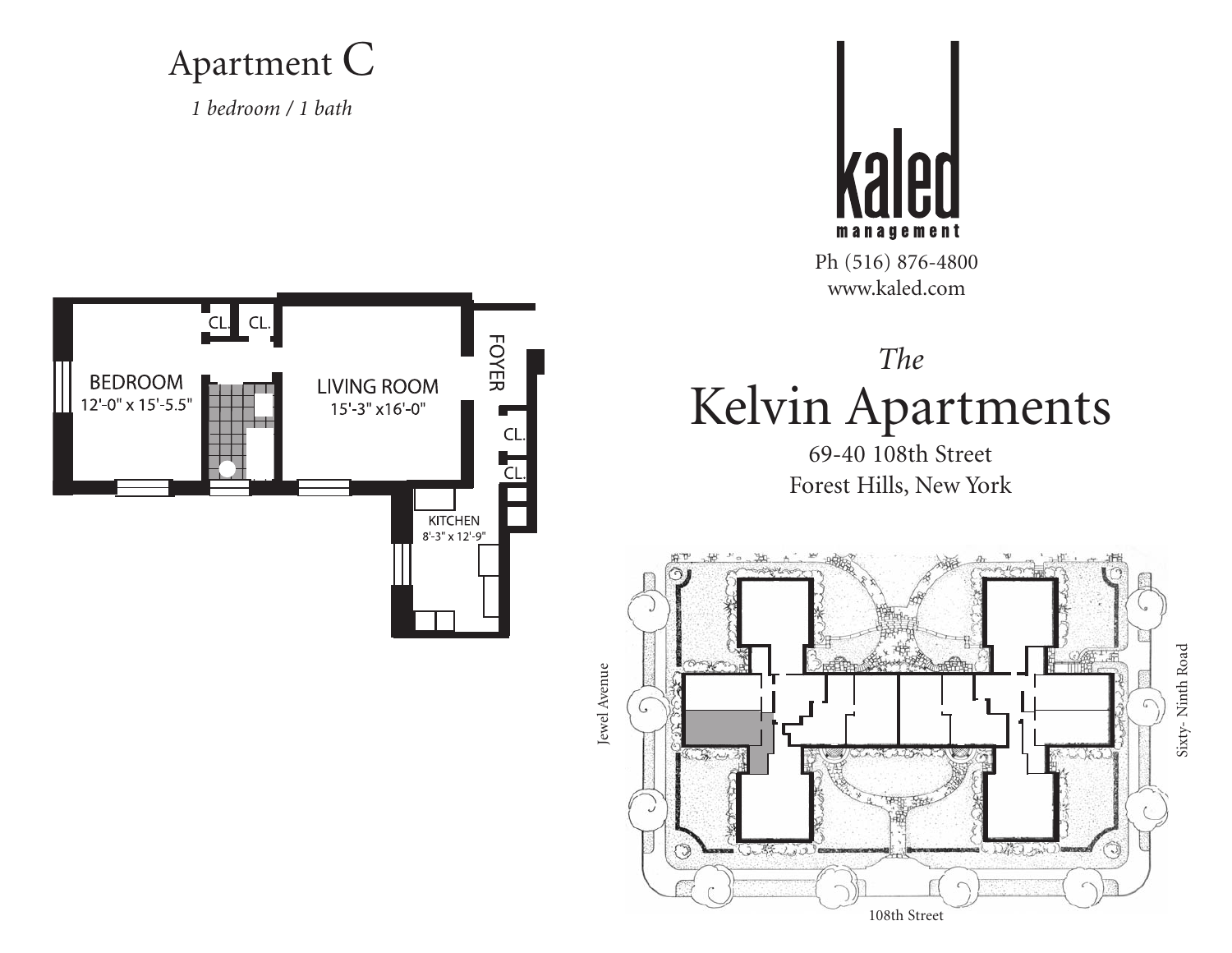### Apartment D

*2 bedroom / 1 bath*





Ph (516) 876-4800 www.kaled.com

# *The* Kelvin Apartments

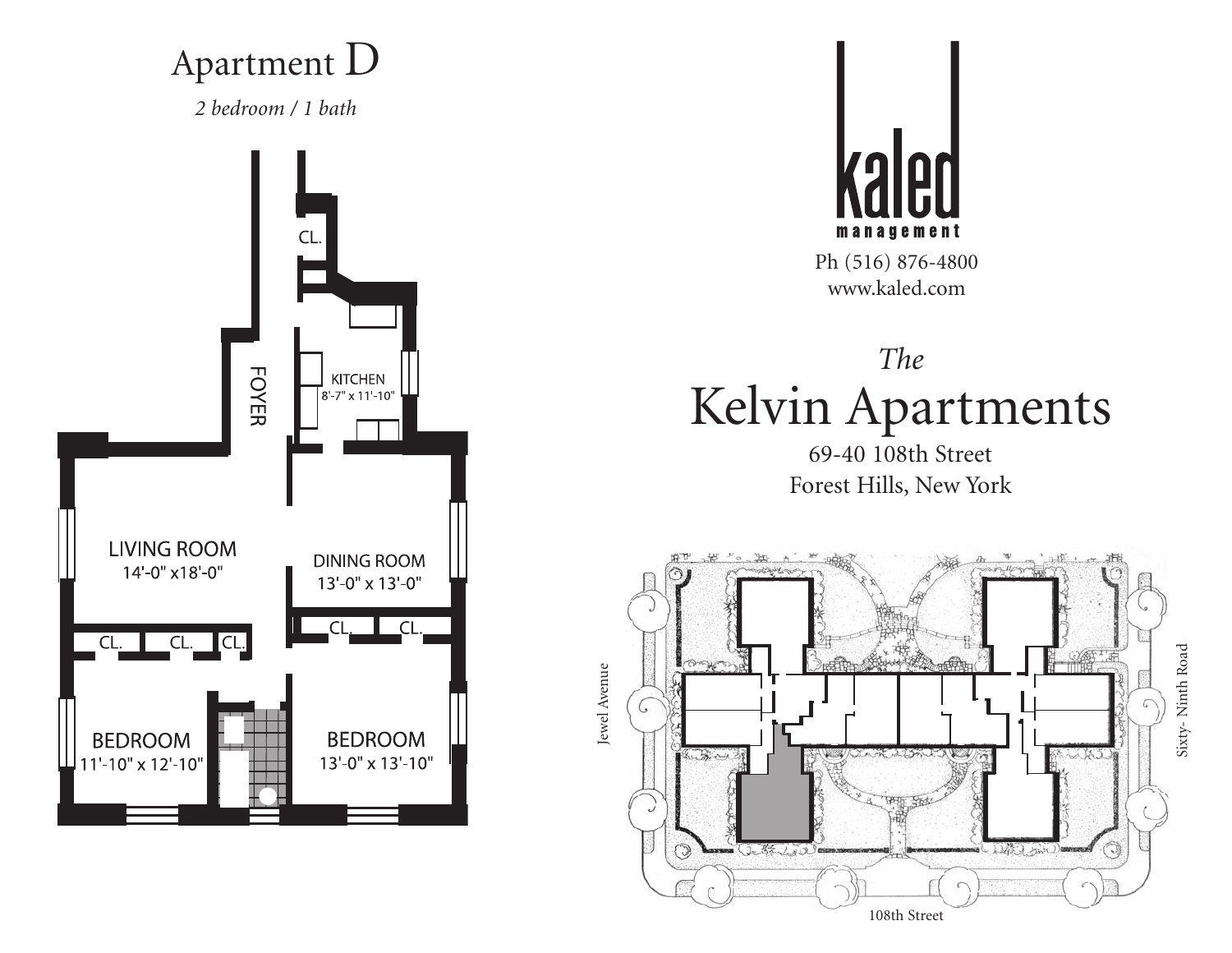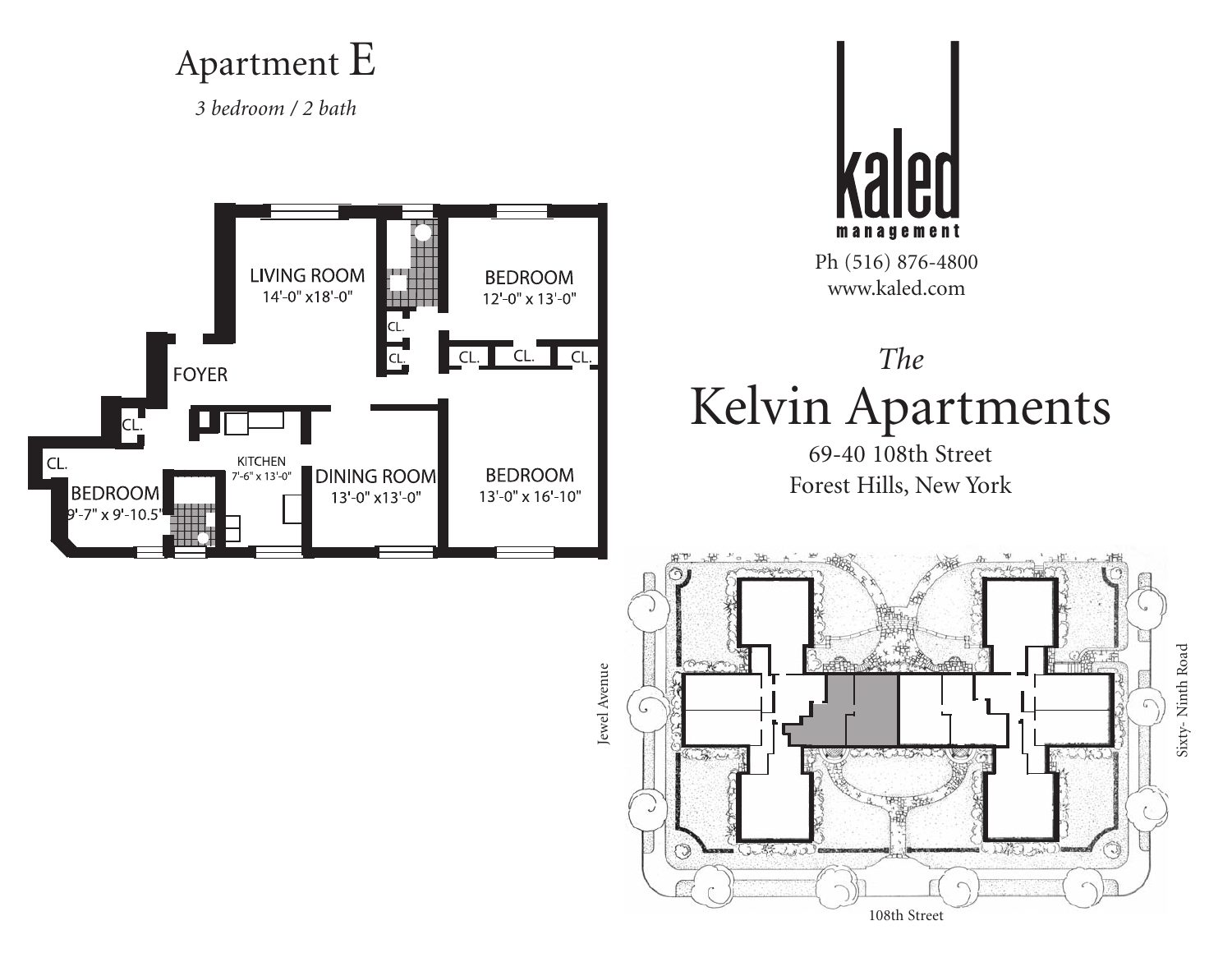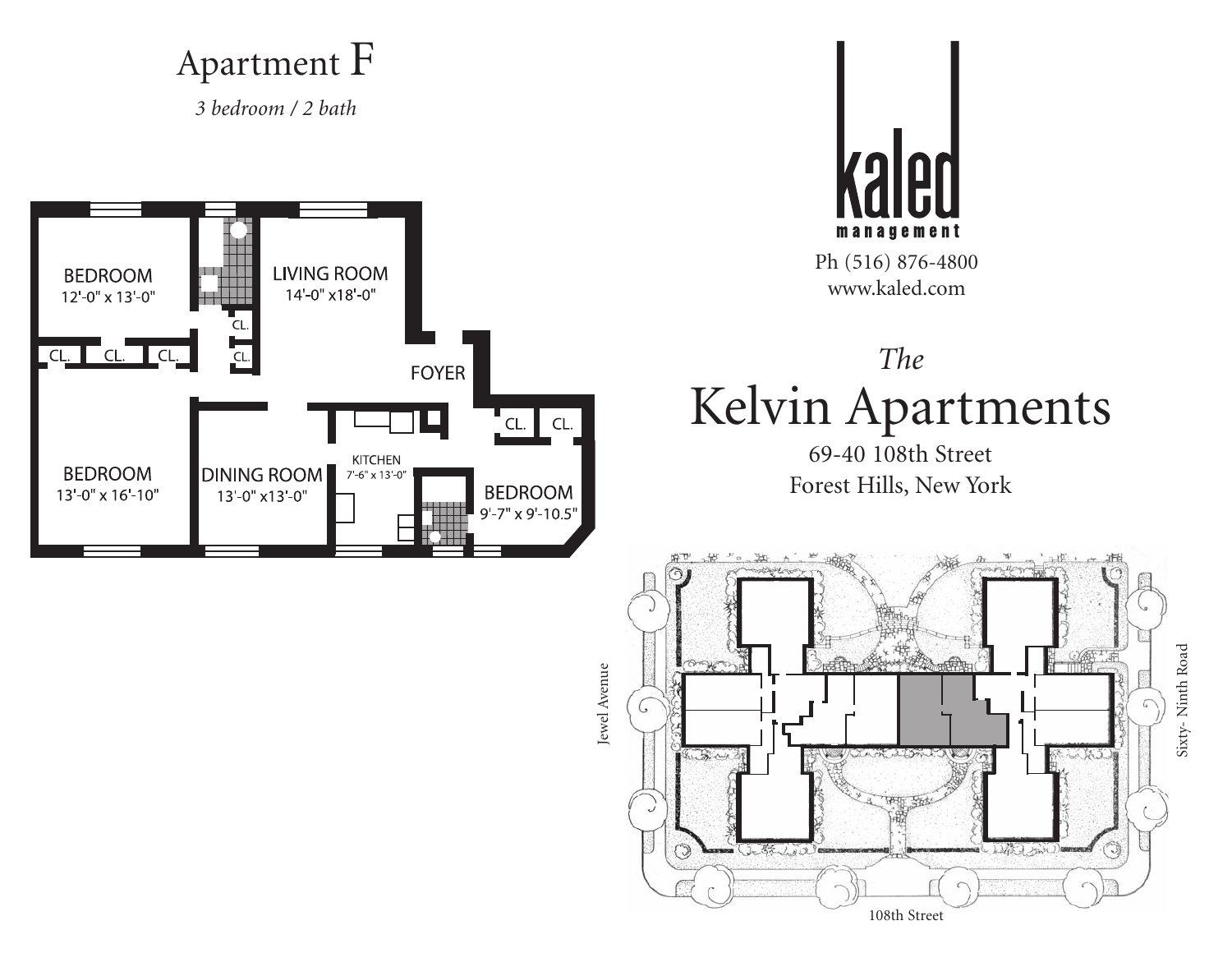## Apartment G

*2 bedroom / 1 bath*





Ph (516) 876-4800 www.kaled.com

# *The* Kelvin Apartments

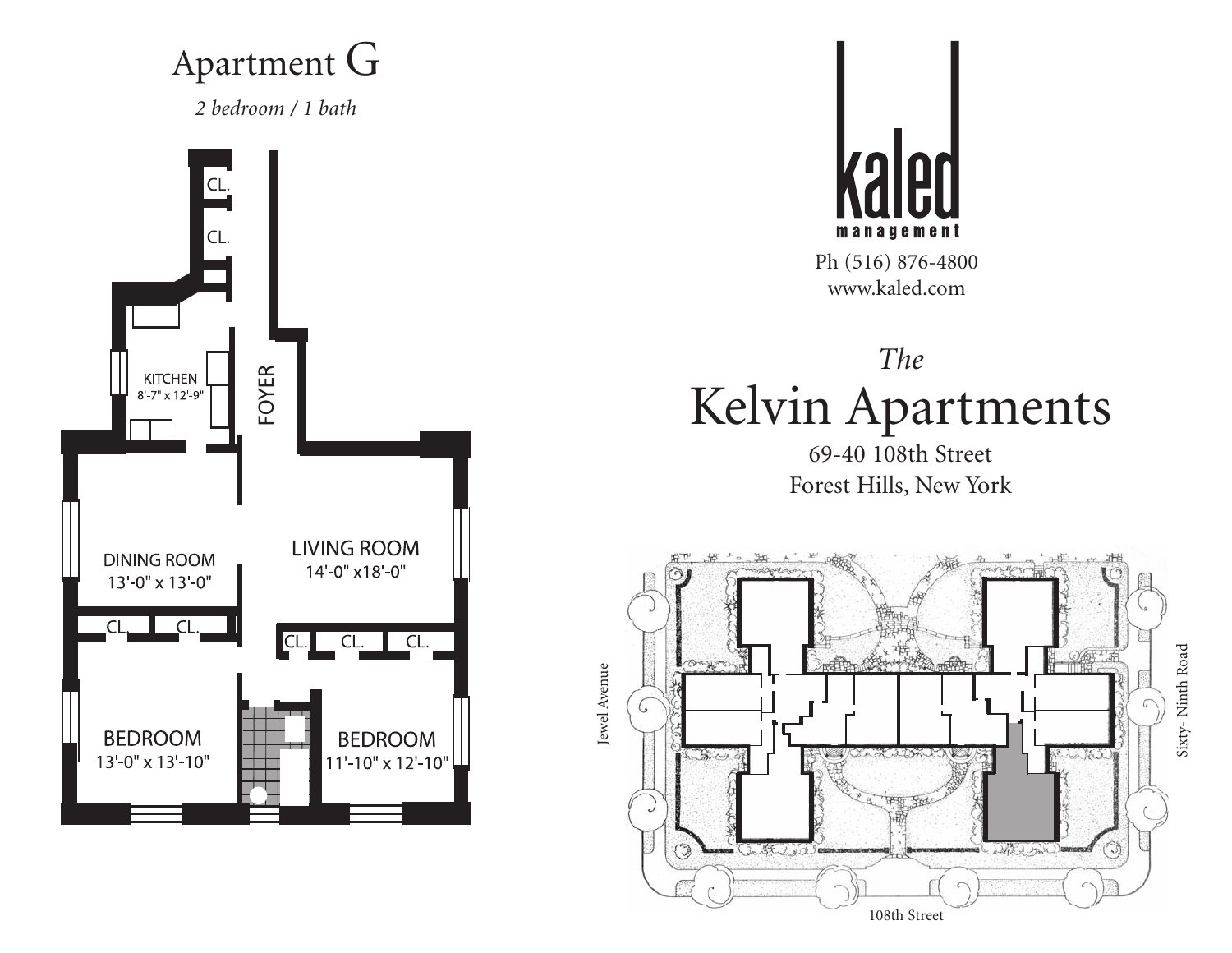#### Apartment H

*1 bedroom / 1 bath*



Ph (516) 876-4800 www.kaled.com





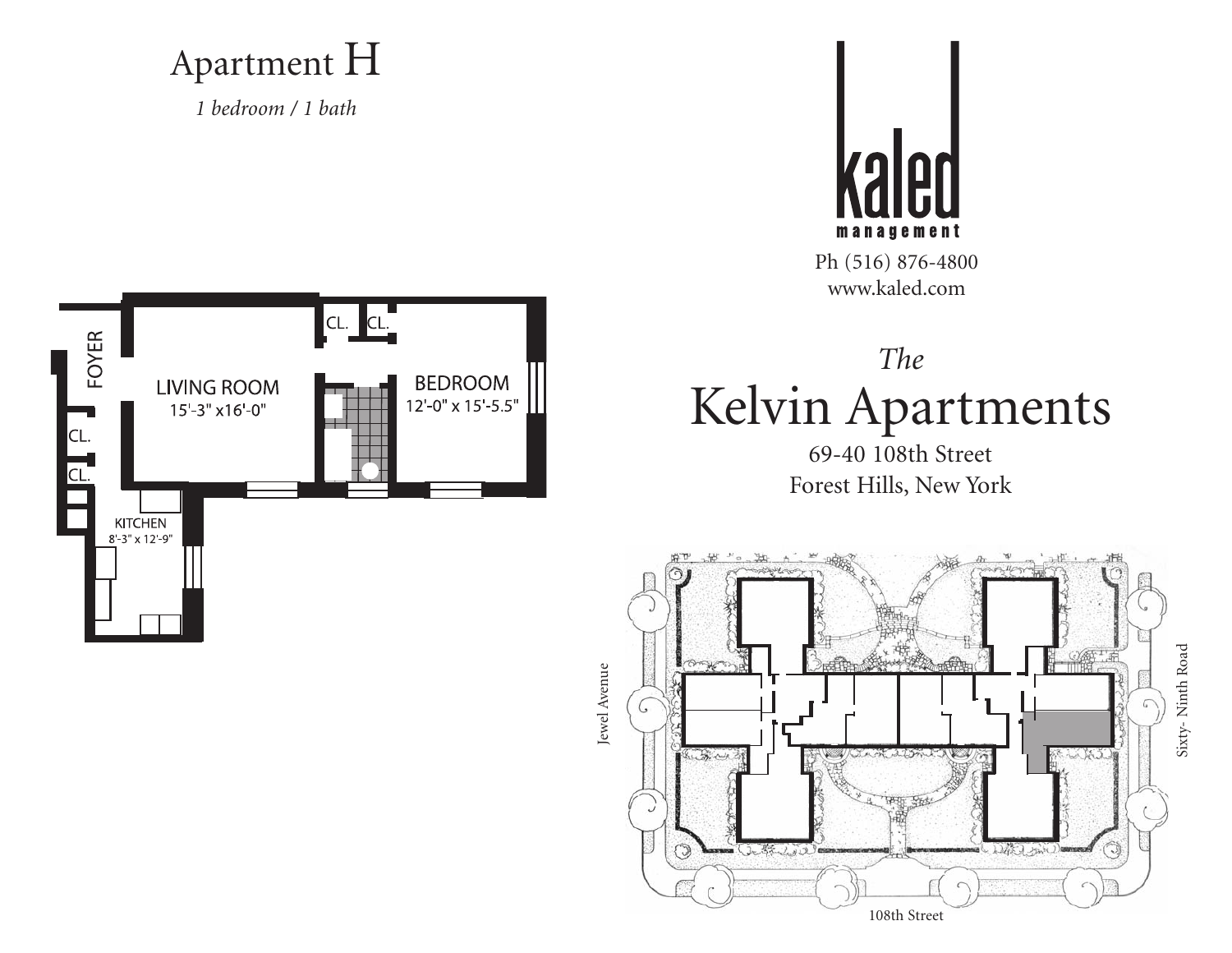#### Apartment I

*1 bedroom / 1 bath*



Ph (516) 876-4800 www.kaled.com



*The* Kelvin Apartments